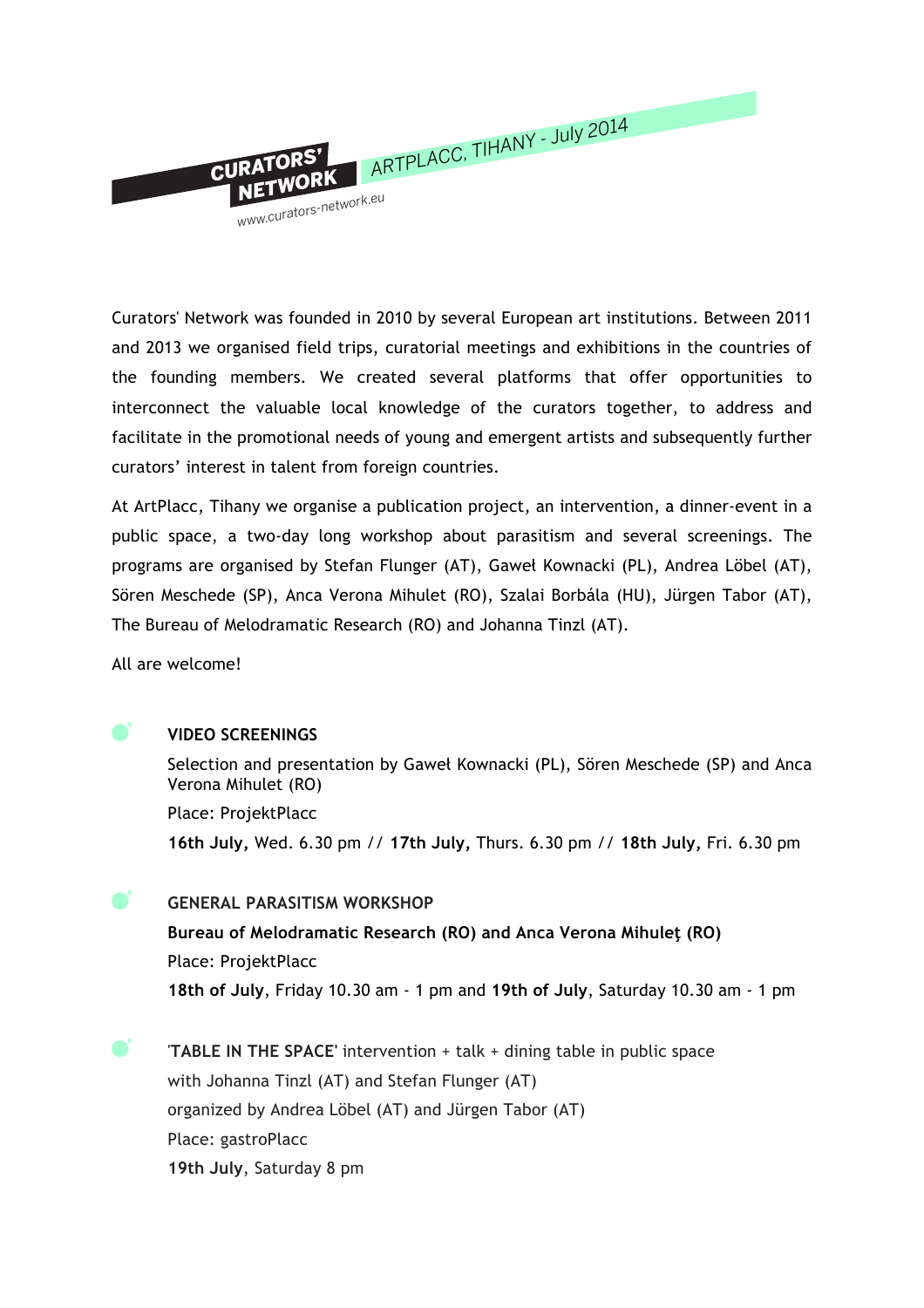$\bullet$ '

## **GENERAL PARASITISM WORKSHOP**

**Bureau of Melodramatic Research (RO) and Anca Verona Mihuleţ (RO)** Place: ProjektPlacc

**18th of July**, Friday 10.30 am - 1 pm and **19th of July**, Saturday 10.30 am - 1 pm

On the shore of the lake two barely discernible silhouettes, a lively conversation in the fading light of the summer sun. Are they really two or can you make out a third one sneaking in, hiding behind, hardly discernible in the narrow space between them? Michel Serres tells us there can never be two, there is always a third present in every exchange. Invisible, cheeky, yet indispensable. The parasite, the noise. You're trying to have a pleasant chat and a third man barges in and interrupts. Back from the waterside, sitting down at the dinner table, more parasites. Why try to get rid of them and not welcome them instead? Open the door wide, invite them in, steal their garments then run out like the wolf in sheep's clothing to parasite other meals. Parasiting the parasite, and so on endlessly.

They say the artists are the parasites of society, but how about trying something slightly different: the parasites are the artists of society. Everyone is an artist and everyone a parasite. In a time of industrial hyperproduction and widespread scarcity, instead of further fabrication, localization. Instead of playing the contents, playing the location. Infiltrating already established channels of transmission. The interruption, the cut, the power of affect: in each point the potential is there for it to veer off in another direction. The micro-jerk, the nano-spasm: not fully breaking the continuity of the movement, and yet not leaving it completely undisturbed either. The parasite, the one who takes without giving anything in return yet not killing the host, interfering minutely.

The workshop will use Serres' text as a starting point to reflect on the ways art leaches philosophy and the other way around, humans become microbes to other humans and nonhumans alike and how any of these, rather than being dreaded and shunned, can be used as performative strategies for action.

A proposal by Irina Gheorghe (The Bureau of Melodramatic Research) and Alina Popa (The Bureau of Melodramatic Research) and Anca Verona Mihulet (Curators' Network), in various 2+1 parasitic pacts.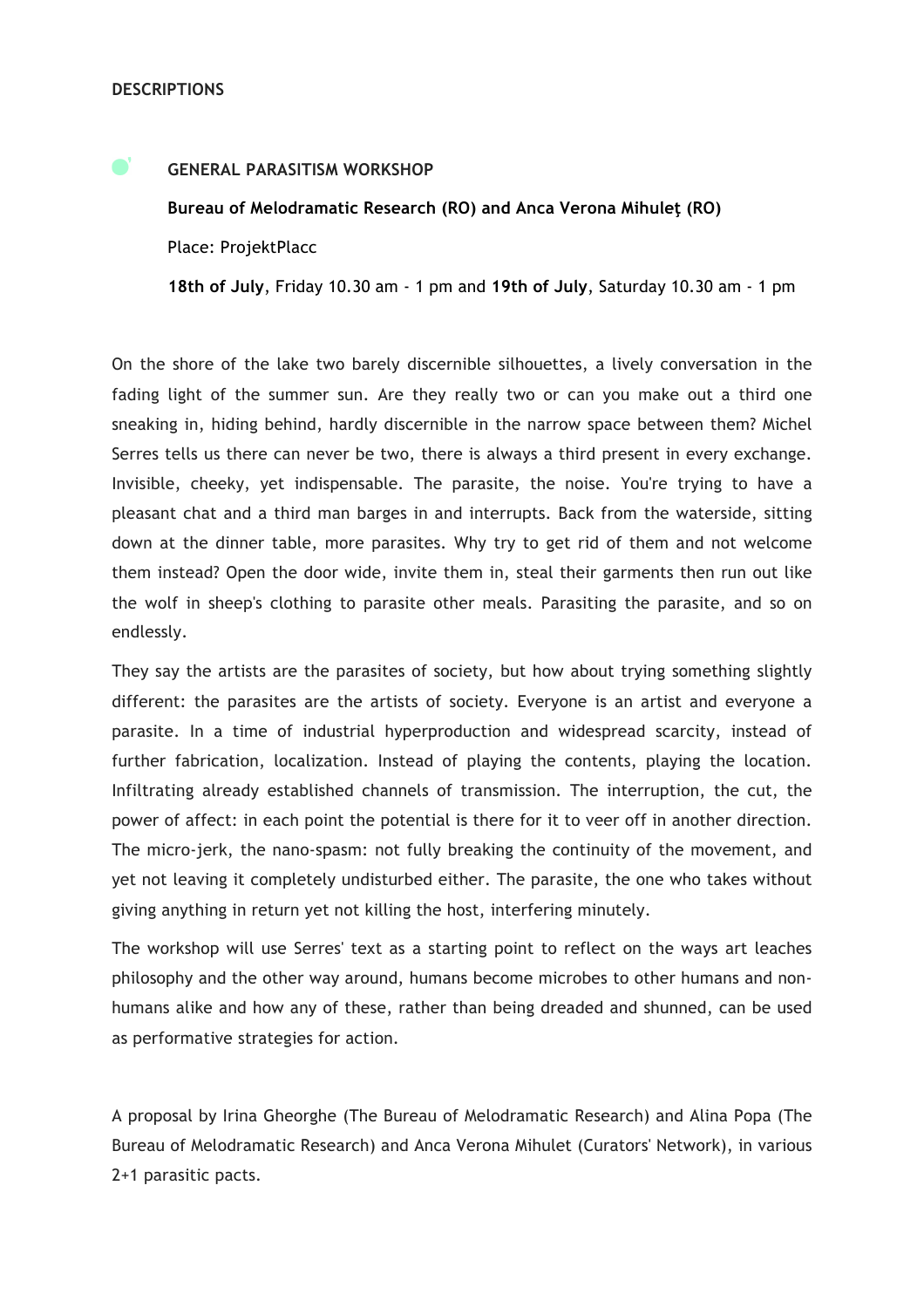**Irina Gheorghe** founded the Bureau of Melodramatic Research with Alina Popa in 2009 to infiltrate the affective modulations of politics and embody the emotional performance of labour in the current economy. They employ a practice of exaggeration, amplifying and scattering affect rather than obstructing it, germinating enormous chasms in the cast of our solidified everyday life. As special agents of the Bureau, they also follow the intricate workings of alien, anonymous passions which connect us to an unhuman world at the core of ourselves. This connects to their secret activities within the Bezna group (an obscure Slavic word for intense darkness), whose methodologies are based on uncertainty and diffuse fear to investigate areas ranging from the Apocalypse to the Netherworld and the Unknown itself. Between these engagements their recent actions have taken the shape of Lovegold Contemporary Alchemy - a cosmic cooking show, mixing up essential ingredients of the new economy (CDA Istanbul and BAK Utrecht, 2013), Protect Your Heart at Work - a safety training for the post-fordist emotional workplace (Technical Museum Warsaw, 2012) and Radio Prolife - a pirate radio station trying to hack life back from Prolife and expand it to a non-reductionist spectrum (Salonul de Proiecte and MNAC Bucharest, 2012-2013).

thebureauofmelodramaticresearch.blogspot.hu

**Anca Verona Mihuleţ** is a freelance curator based in Sibiu and Bucharest (RO). As a curator, Anca Verona Mihuleţ has been supporting young Romanian artists to research on topics such as the implications of knowledge, history, margins or landscape, and produce new works of art that talk about these issues. Starting with 2011, she has been interested in questioning and theorizing various curatorial contexts, by participating in several fellowhips and residencies - at the National Museum of Contemporary Art Seoul (KR), at the Seoul Art Space Geumcheon (KR) or the Curatorial Intensive seminar on curating institutions held by Independent Curators International at the Ullens Art Center, Beijing (CN). Between 2006 and 2013, together with Liviana Dan she has curated the exhibition program of the The Contemporary Art Gallery of the Brukenthal National Museum in Sibiu, with projects such as: Teodor Graur - 3 X The Totalitarian, The Modernist, The Balkanian Museum; Adi Matei - Moon Shuffle; Napoleon Tiron – solo exhibition; The Congress Dances. The Elephants Have Gone Crazy – a collective project of Micha Payer & Martin Gabriel, Katharina Gruzei, Andrea Winkler; Matei Bejenaru - Projects 2008 – 2010; Mihai Olos – solo exhibition; Pavel Brăila - Chișinău – Sibiu – Brăila. In 2011, together with Apparatus 22 and Olivia Mihălţianu, she worked on the research project and exhibition Situated Knowledge. I Follow Rivers of Thoughts at the Romanian Institute for Culture and Humanist Research in Venice (IT). In 2013, she was the curator of the exhibition Reflection Center for Suspended Histories. An Attempt, presented as one of the two Romanian Pavilions at the 55th edition of the Venice Biennale. In 2014, she organized in collaboration with S-AIR Sapporo and Japan Foundation an artistic residency in Sibiu under the title Conditional Landscape.

To participate a registration is required (**curators.network.hu@gmail.com**), but uninvited guests are welcome to chime in at any time.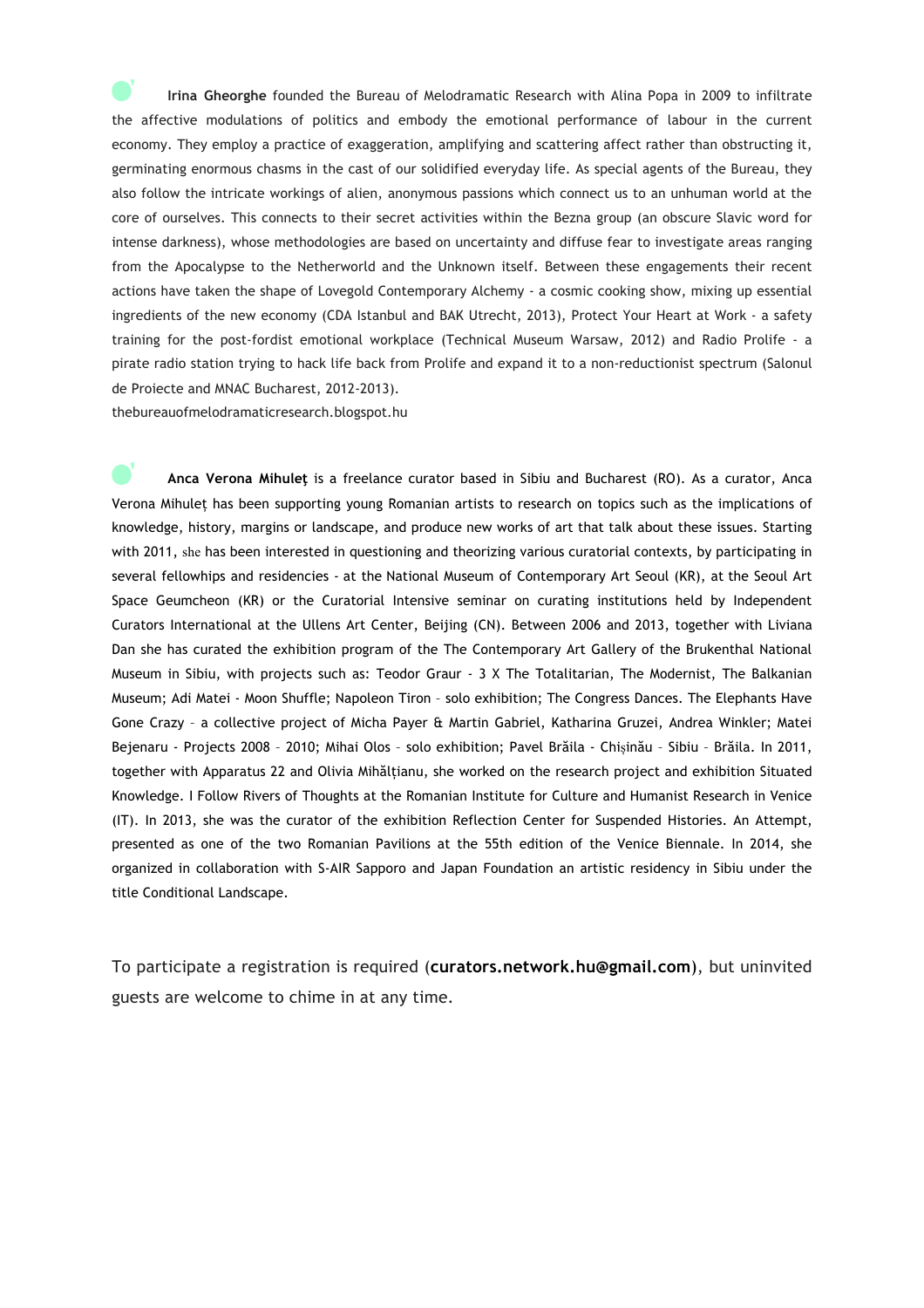## **TABLE IN THE SPACE**

intervention + talk + dining table in public space with Johanna Tinzl (AT) and Stefan Flunger (AT) organized by Andrea Löbel (AT) and Jürgen Tabor (AT) Place: gastroPlacc 19th July, Saturday 8 pm

The 'Table in the space' project in Tihany presents the photo series 'Framing the Fringe' (2013) by the artists Johanna Tinzl and Stefan Flunger. The photo series is based on a road trip along the eastern borders of the European Union. Each border (between Estonia-Russia, Lithuania-Kaliningrad, Poland-Kaliningrad, Lithuania-Belarus, Latvia-Russia, Latvia-Belarus, Poland-Belarus, Poland-Ukraine, Romania-Ukraine, Romania-Moldova, Ukraine-Hungary, Slovakia-Ukraine, Greece-Turkey) is transformed into a conceptual image in which the open, fenceless landscape is superimposed with a conventional navigation device as a representation of the invisible technologies with which territorial borders are defined at this moment in time. "It makes the walls and the fences that secure the socalled Fortress Europe appear anachronistic so that the humanistic face of Europe does not get threatened to become blemished, while one insults the fences and walls of other countries." *(Katharina Rettelbach)*

'Table in the space' is held as a format of art education, developed by Kunsthalle Exnergasse, Vienna with temporary interventions in unusual, but familiar places of everyday life in public space, thus generating a new attention for artistic works. Guests who investigate diverse phenomena of the art field present an artistic position that is relevant in their work and enter into a dialogue with another invited guest. The evening closes together with the audience at a dinner table. The dining table as a recurring element invites without barriers, fear of contact and participation fees. The audience, invited to take a seat freely and stimulated to involve in informal discussions with the artists as well as the random seatmate about art and beyond, is an active part of the staging.

If you are willing to participate at the dinner, please write an email to **curators.network.hu@gmail.com**